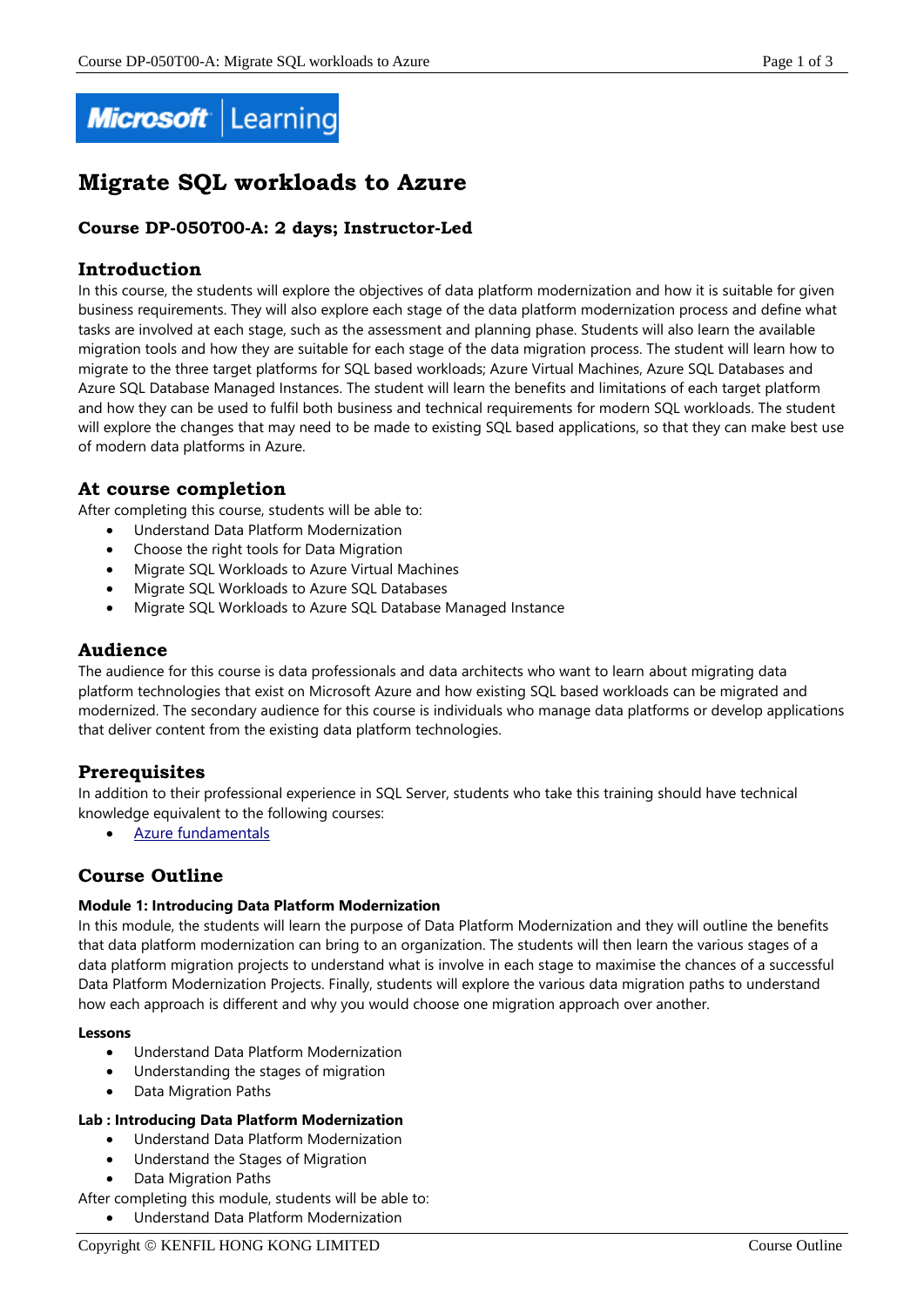- Understand the Stages of Migration
- Data Migration Paths

# **Module 2: Choose the right tools for Data Migration**

In this module, the student will be introduced to the Data Migration Guide as a starting point for the source of information that your organization should use for step by step guidance for modernizing your existing data platform. They will then learn the value of the Microsoft Assessment and Planning Toolkit to help discover the data assets that currently exist in their environments. The students will then learn the tools that can be used to help them to asses for compatibility or workload issues using both the Data Migration and Data Experimentation Assistant. The students will then see how the Azure Database Migration Service can be used to aid online migration of databases to reduce the amount of downtime. Finally, an overview of the SQL Migration assistant is provided to show student how to migrate no-SQL Server workloads.

# **Lessons**

- Discover the Database Migration Guide
- Build your data estate inventory using Map Toolkit
- Identify Migration candidates using Data Migration Assistant
- Evaluate a Data workload using Database Experimentation Assistant
- Data Migration using Azure Database Migration Service
- Migrate non-SQL Server workloads to Azure using SQL Migration Assistant

# **Lab : Choose the right Tools for Data Migration**

- Identify Migration candidates using Data Migration Assistant
- Evaluate a Data workload using Database Experimentation Assistant

After completing this module, students will be able to:

- Identify Migration candidates using Data Migration Assistant
- Evaluate a Data workload using Database Experimentation Assistant

# **Module 3: Migrating SQL Workloads to Azure Virtual Machines**

In this module, the student will learn how to migrate on-premises SQL workloads to Azure Virtual Machines that are running SQL Server. Students will first explore the migration consideration when migrating from on-premises SQL Server to Azure Virtual Machines and the benefits they can gain by performing the migration. They will then learn the different migration options that can be performed when migrating to Azure Virtual Machines. This will include a look at the benefits and limitations of each approach. The students will finally look at SQL Server workloads that include High Availability and Disaster Recovery to ensure service continuity.

# **Lessons**

- Considerations of SQL Server to Azure VM Migrations
- SQL Workloads to Azure VM Migration Options
- Implementing High Availability and Disaster Recovery Scenarios

# **Lab : Migrating SQL Workloads to Azure Virtual Machines**

After completing this module, students will be able to:

- Considerations of SQL Server to Azure VM Migrations
- SQL Workloads to Azure VM Migration Options
- Implementing High Availability and Disaster Recovery Scenarios

# **Module 4: Migrate SQL Workloads to Azure SQL Databases**

In this module, the students will explore what is Azure SQL Database and why it is a suitable target for SQL based workloads. It teaches students how to choose the appropriate SQL Server instance option and why it can fulfil business requirements for data platform modernization. The modules will also show students how they can perform both offline and online migrations to Azure SQL Database. By doing so, they can assess which method maybe appropriate to their scenarios at work. It will also show the tools that can be used to enable the data migration process. Finally, they will explore the methods that can be used to load data into Azure SQL Database from an onpremises instance.

# **Lessons**

- Choose the right SQL Server Instance option in Azure
- Migrate SQL Server to Azure SQL DB offline
- Load and Move data to Azure SQL Database

# **Lab : Migrate SQL Workloads to Azure SQL Databases**

After completing this module, students will be able to: